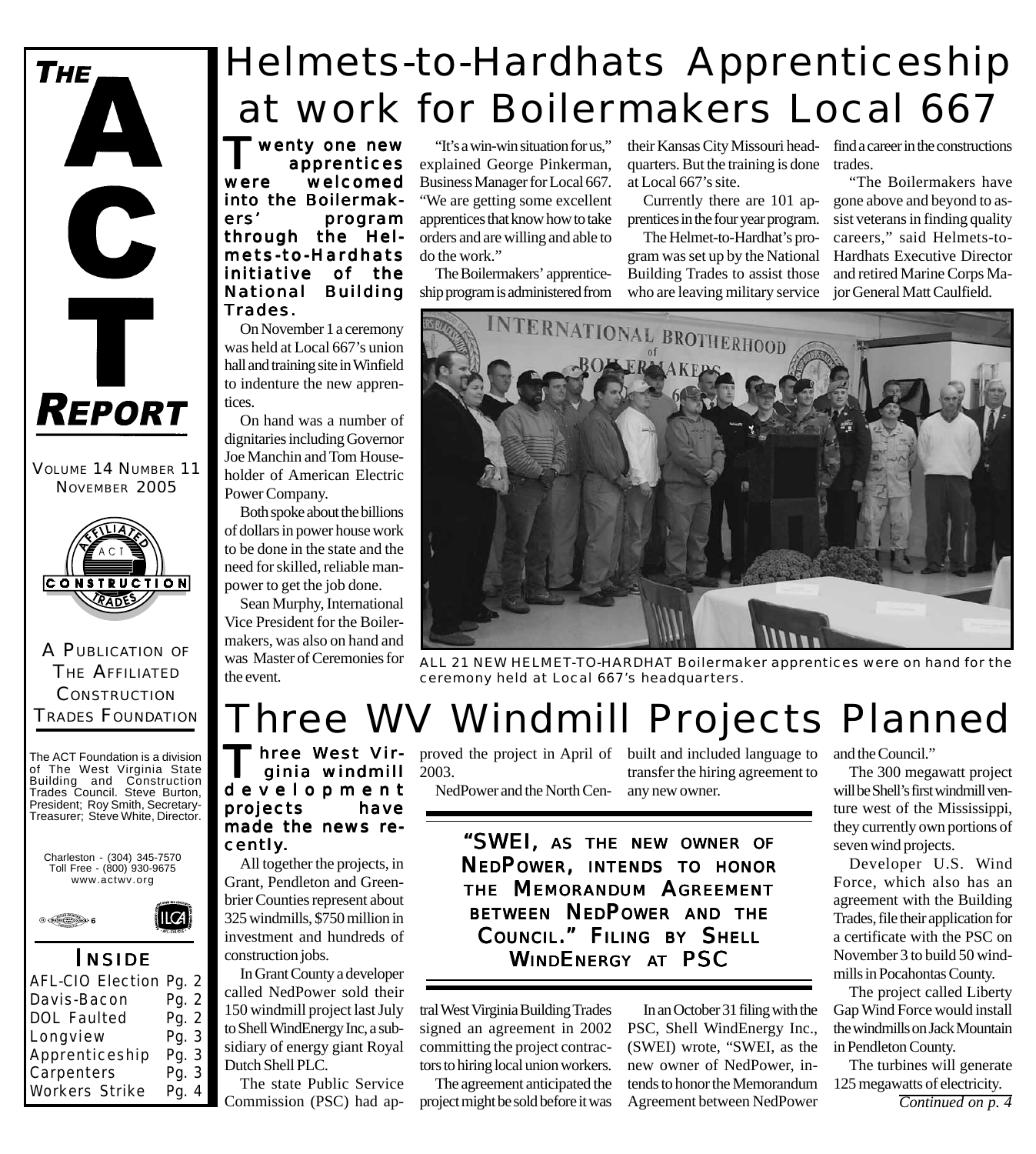# Kenny Perdue Elected WV AFL-CIO President

#### $K$ <sub>enny</sub> was elected as President of the WV AFL-CIO during the groups convention on October 28.

Perdue, a member of Sheet Metal Workers Local 33, was challenged by Steve Cook, a former state legislator and business agent for the Laborer's industrial and public employee local.

At the end of the night the vote result was 23,792 for Perdue and 13,747 for Cook.

Larry Matheney ran unopposed for the position of Secretary Treasurer.

Both Perdue and Matheney had been appointed to their positions by the WV AFL-CIO executive board after former president Jim Bowen retired last year.

All four Building Trades Vice-Presidents, (Dan Poling, Painters; Gary Tillis, Laborers; Steve

**Perdue** Burton, Asbestos Workers; and Ronnie Burdette, Operating Engineers), were re-elected.

> The only contested Vice-President race was in the Third Congressional District.

> Tim Dean of the Steelworkers failed in his bid for re-election and was replaced by Jim Gardner of the Postal Workers.

Vice-Presidents are elected by district caucuses, the districts follow federal congressional lines.

The convention also reviewed legislative resolutions and passed the four proposals of the State Building Trades.

The resolutions asked for support to renew the West Virginia Jobs Act, help the state department of labor get more staff, encourage the legislature to study how much the underground economy is costing tax payers, and to support passage of legislation to require public works contractors to provide

health care to their work force. "We are proud to have Kenny Perdue as president of the WV

AFL-CIO," said Roy Smith, Secretary-Treasurer of the WV State Building Trades.

"He is the first member of the Building Trades to hold that position."



*FORMER WV AFL-CIO PRESIDENT Jim Bowen swears in the newly elected President, Secretary-Treasurer and Vice-Presidents (from right) Steve Burton, Dan Doyle, Kenny Perdue, Larry Matheney, Jim Gardner, Dan Poling, Joe Carter, Kris Lundberg, and Elaine Harris. (Not pictured - Ronnie Burdette, Gary Tillis, Bob Brown, Randy Moore, Jim Ferguson and Linda Dickey.)*

### Davis-Bacon Reinstated in Gulf

President Bush has revoked his proclamation that eliminated Davis-Bacon coverage for hurricane relief efforts in the Gulf Coast.

The change came after an uproar from organized labor, and both democratic and republican legislators.

In September Bush announced he was cancelling Davis-Bacon protection for the Gulf Coast effort to "save money." But the promise of savings disappeared as many no-bid contracts granted have come under criticism for wasting tax dollars.

It was soon realized that cutting construction workers wages, some already as low as \$6 per hour, was not a very popular, or efficient way to take care of business.

Skilled manpower shortages were predicted and many local workers and contractors had complained they were being replaced by cheap imported labor.

Both democrats and republicans worked to restore the community wage protections.

The reinstated wage requirements went into effect on November 7 for new contracts. However, existing contracts without the wage protections will remain in effect.

## Federal Report Faults DOL On Apprentice Oversight

The federal Gov ernment Accountability Office  $(GAO)$  issued a report critical of the U.S. Department of Labor's oversight of apprenticeship programs.

The report, issued in September, was especially critical of the poor performance of nonunion programs.

Nonunion programs had only a 30 percent graduation rate among apprentices, much lower than union programs.

And union apprentices earned 24 percent more than their nonunion counterparts when they began their training and 36 percent more when they finish their program.

The GAO specifically criticized the DOL for not conducting more quality reviews of existing programs.

The report stated, "Although Labor collects information to compute completion rates and tracks participants who do not complete programs in the time expected, it does not use these data to focus its oversight efforts on programs with poor performance."

In West Virginia the antiworker Associated Builders and Contractors Association of WV operated an apprenticeship program for more than ten years and only graduated a few apprentices.

The program was disbanded earlier this year after the ACT Foundation uncovered a series of state grants that were not properly accounted for.

In Kentucky an ABC Training program affiliated with Decker College is under investigation.

On October 17, 2005 agents from the FBI and the Inspector General's Office of the U.S. Department of Education seized records and computers from Decker as part of a investigation into possible federal fraud.

The complete report can be found at the National Building Trades web site www.bctd.org.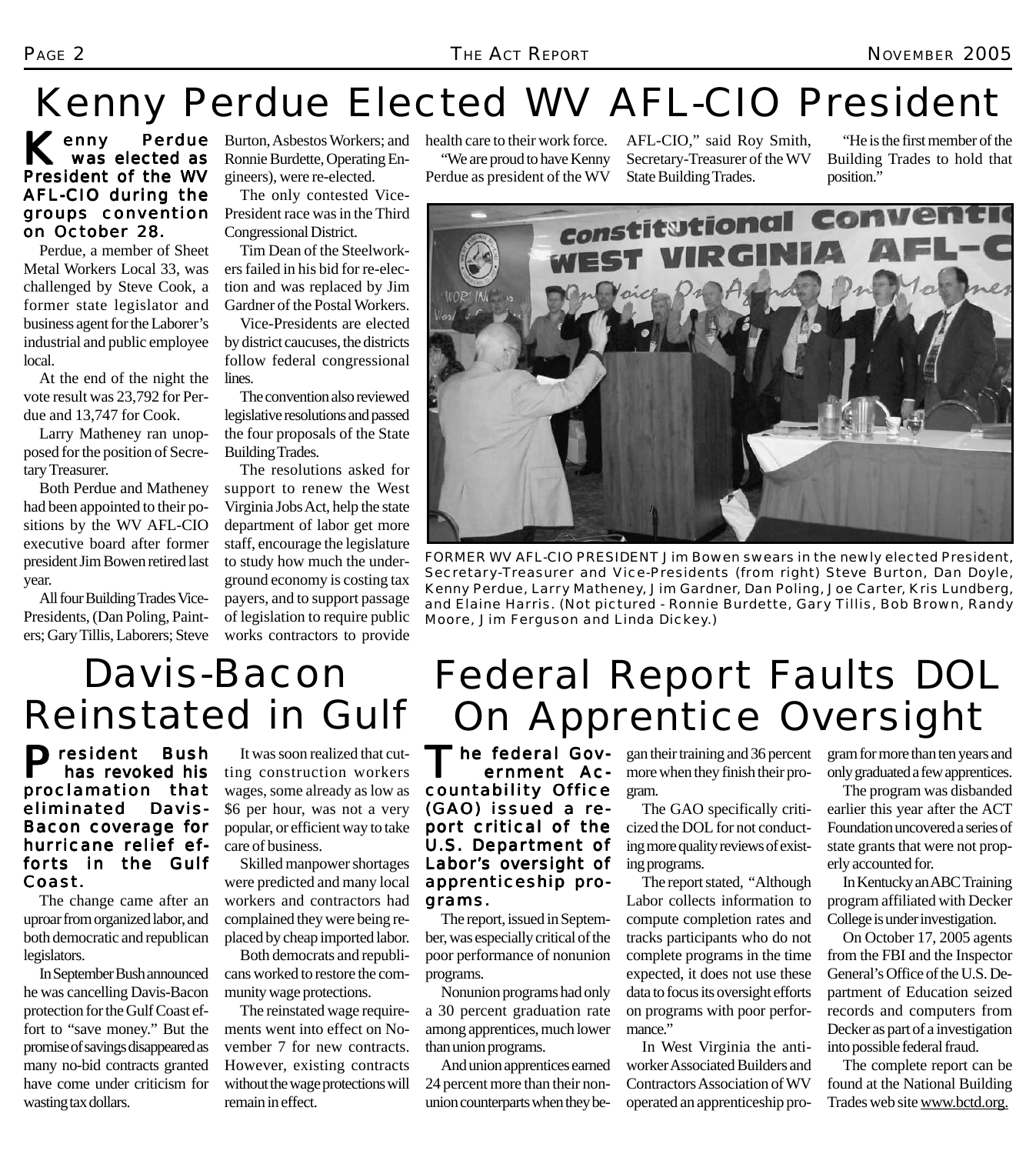### Longview Submits Final Application SUPREME COURT TURNS DOWN PROPERTY TAX APPEAL

'he final applica tion to the state Public Service Commission has been sent in by the developers of the Longview coal-fired power project.

The application details how the transmission lines will run from the \$1 billion power plant to the electric grid controlled by Allegheny Power.

Longview and Allegheny have been fighting over the route and cost of the transmission portion of the project.

In the end Longview found an alternate route to avoid Allegheny property.

The new route will mean Longview has to build a new \$9

million sub-station in Pennsylvania, but they no longer need to get Allegheny's agreement on the

protestors about the property tax nied by the Circuit Court of deal made between Longview and Monongalia County.

location or  $\blacksquare$ price for tying in to their power lines.

The PSC will now review the application, and some outstanding issues  $\overline{\phantom{a}}$ 

regarding noise and financial viability that remain from their permit already issued for the plant.

In August of 2004 the PSC granted conditional approval of Longview's siting certificate.

Another positive event happened in early November when the state Supreme Court refused to hear an appeal brought by

*"WE CAN SEE SOME LIGHT AT THE END OF THE TUNNEL," NATALIE STONE, EXECUTIVE SECRETARY, NORTH CENTRAL WV BUILDING TRADES COUNCIL*

> The tax deal provides for \$105 million over the 30 year agreement making Longview the number one taxpayer in the county.

> Nevertheless some local citizens challenge the deal to stop the project.

> Also last month an appeal of Longview's air permit was de

Kanawha Court.

That leaves only this last per-

 $\blacksquare$  mit with the PSC, and the likely permit challenge to the state Supreme Court, before all legal and permitting issues are resolved.

Longview has asked the PSC for an expedited process rather than the 300 day maximum under current law.

The State Building Trades has also entered into the case and asked for the process to move quickly.

"We can see some light at the end of this tunnel," said Natalie Stone, Executive Secretary of the North Central WV Building Trades Council.

"We continue to have a great working relationship with Longview and value the partnership we have."

The project has been under development for more than five years.

The general contractor for the project is reported to be a joint venture between national construction giant Bechtel Corporation and Hitachi Construction Equipment.

Longview has said they are well on the way to putting together their wholesale electric customers and project financing to complete the development stage of the project.

Operators Taking Applications For Apprenticeships

The apprentice-<br>
ship program of Operating Engi- Engineers Local 132 is taking applications from December 5 through 16.

The apprenticeship opportunity is for Heavy Duty Equipment Operators. Applications can be found at any state unemployment office from 8:00 am to 3:00 pm, Monday through Friday.

The three year program will include on the job training and at least 144 hours per year instruction at the Operating Engineers training center in Jackson County off Route I-77.

Applicants must be at least 18 304/273-4852.

years old, have a high school diploma or GED and be physically capable of performing the work of the trade.

Applicants must also have a valid drivers license and be residents of West Virginia for at least one year.

An aptitude test and drug test will be required.

As in all federally registered apprenticeship programs, the recruitment, selection, employment, and training of apprentices shall be without discrimination because of age, race, color, religion, national origin or sex and will conform to ADA regulations.

For more information call the

*Carpenters Picket Morgantown Hotel Project*



*MANNING THE PICKET line in Morgantown against VIC of WV are members of the Carpenters Union (from left) Joe Murphy, Victor Friend, Tyler Friend, Mike Jenkins, Leroy Stanley and Keith Williams.*

*General contractor VIC, from Fayetteville, is building a \$9.2 million Residence Inn by Marriott.*

*The Carpenters have filed Unfair Labor Practice charges with the National Labor Relations Board against VIC.*